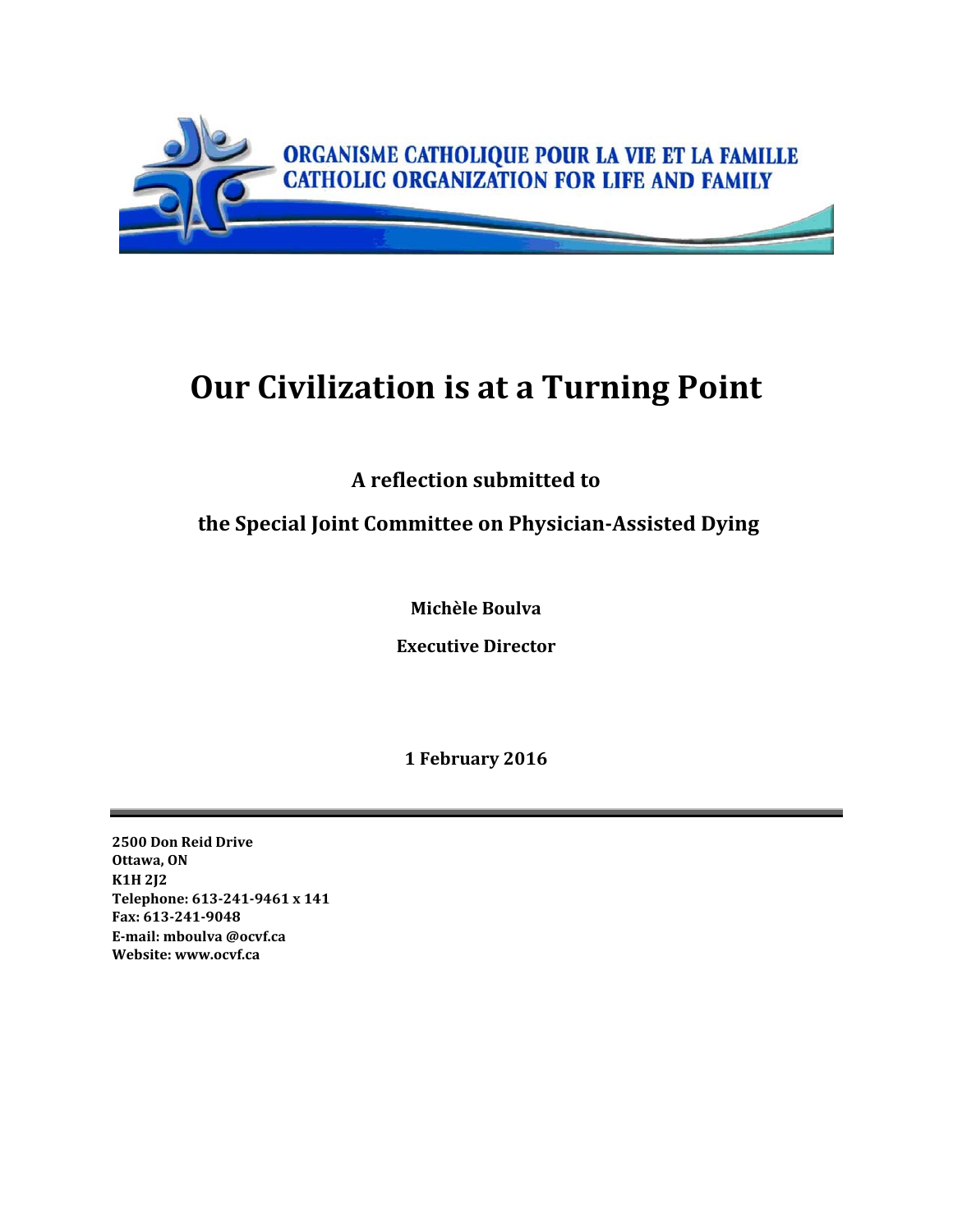## **Introduction**

In submitting these thoughts to the Special Joint Committee on Physician‐Assisted Dying, the Catholic Organization for Life and Family (COLF) would first like to focus on some of the risks associated with the legalization of "physician-assisted dying". The experience of Belgium and the Netherlands has much to teach us in this regard.

By legalizing euthanasia or assisted suicide - which allows one person to kill another or helps that person commit suicide – we would violate the inalienable right to respect for human life, especially with reference to the most vulnerable. We would undermine the foundational assurance that human life will always be protected – an assurance which is essential to the functioning of every society.

If we allow assisted suicide or euthanasia for those terminally ill or not – when requested on the basis of unmanaged suffering, autonomy or individual self‐determination over life itself – how can we refuse it to the depressed, the disabled or the frail? How can we defend and uphold the rights of conscience of medical practitioners and health care workers who object in the strongest possible terms to being implicated in any way in killing (even by referring a patient)? Euthanasia and assisted suicide are crimes which no human law can pretend to legitimate. Legislation of this kind far from imposing obligations of conscience creates a serious obligation to resist by conscientious objection.

In this context, the elderly and the vulnerable risk being pressured to consider the option of an early death; the so-called "right to die" could soon become a "duty to die." And such pressure is likely to increase as healthcare resources decrease. Thus "physician-assisted dying" could become the most deceptive form of violence, the ultimate abuse of seniors already, and too often, victims of physical and psychological violence.

#### **At a crossroads**

It cannot be said strongly enough: the help that patients really need is the kind of medical and spiritual care which does not intentionally seek to hasten their death. If we allow doctors to intentionally cause the death of patients in order to end their suffering, we will irreparably undermine in the minds of Canadians the essential relationship of trust that must exist between doctor and patient. We will further cloud the true role of medicine which is to heal, to relieve the sick and to accompany the suffering.

We are at a crossroads. Our decisions today will define the kind of country we want to bequeath to our children and grandchildren. Let us remember that the measure of a society's civilization is its respect for human life and its attitude towards its most vulnerable members.

Will we allow ourselves to be touched and upset by the vulnerability of the sick and dying, in order to remain faithful to one of the most beautiful and noble traits attributed to Canadians: our spirit of solidarity towards the weakest and most helpless? Will we choose to take care of them, with dignity and nobility, by offering them quality care until natural death? Or do we want to become a society eager to help its most vulnerable citizens end their lives? Do we want to come to the point where euthanasia and assisted suicide are also made available to the depressed, to disabled newborns and children with cerebral palsy – as is done now in the Netherlands? Will we entrench ourselves in an individualism which prefers to eliminate persons who need only our time, energy and affection?